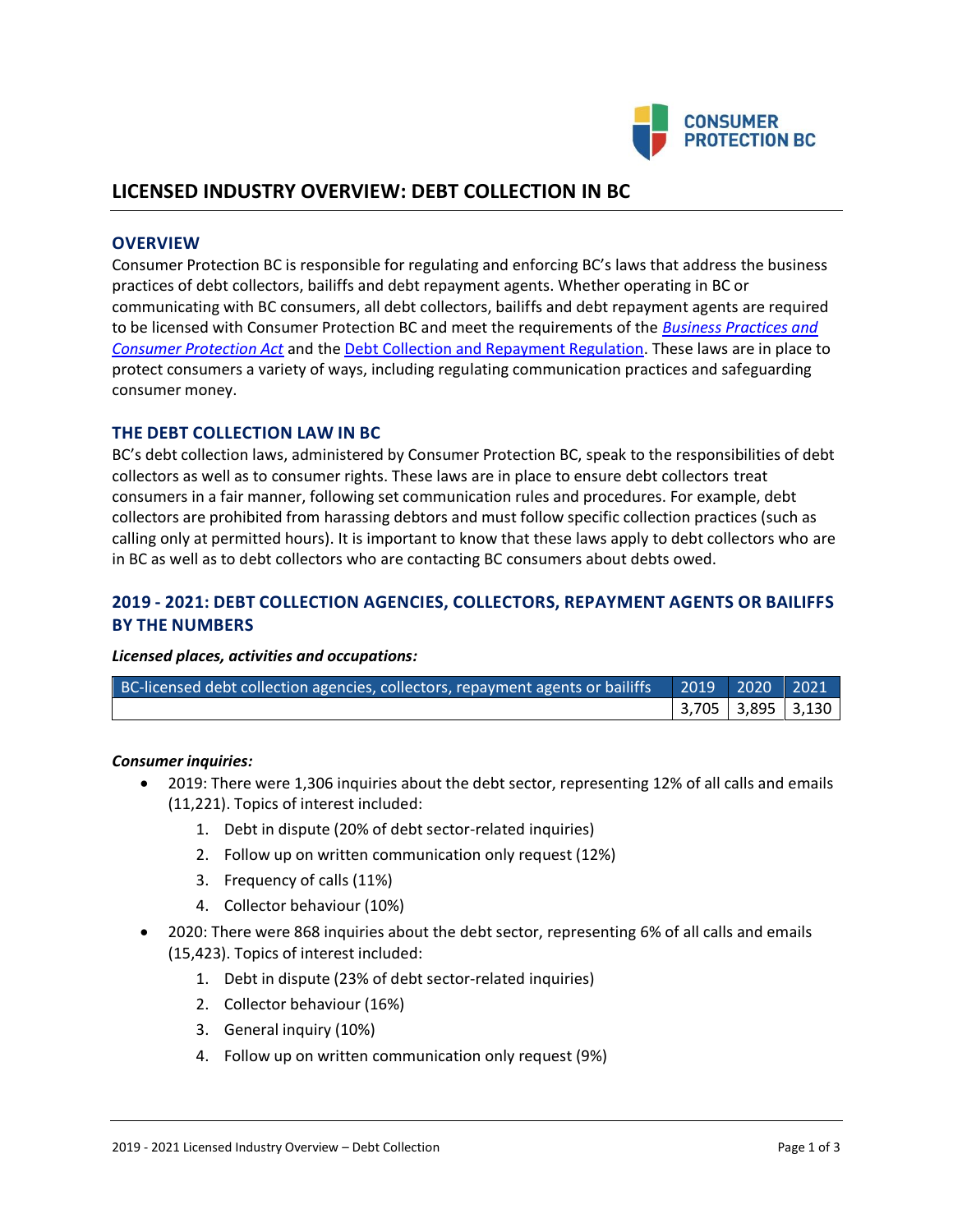

- 2021: There were 931 inquiries about the debt sector, representing 8% of all calls and emails (10,923). Topics of interest included:
	- 1. Debt in dispute (24% of debt sector-related inquiries)
	- 2. Collector behaviour (21%)
	- 3. Frequency of calls (10%)
	- 4. Collectors contacting non-debtor (8%)

#### *Investigations:*

- 2019: There were a total of 14 debt-related investigation files. Of those, 13 files concluded with an outcome and 1 file was incomplete, unfounded or referred elsewhere. Of those 13 files with an outcome, 10 enforcement actions were taken, and voluntary compliance was achieved in 3 cases.
- 2020: There were a total of 11 debt-related investigation files. Of those, 7 files concluded with an outcome and 3 files were incomplete, unfounded or referred elsewhere. Of those 7 files with an outcome, 1 enforcement action was taken, and voluntary compliance was achieved in 6 cases.
- 2021: There were a total of 27 debt-related investigation files. Of those, 15 files concluded with an outcome and 12 files were incomplete, unfounded or referred elsewhere. Of those 15 files with an outcome, 7 enforcement action was taken, and voluntary compliance was achieved in 8 cases.

| Contraventions when enforcement action was taken                                  | 2019 | 2020     | 2021                     | Total          |
|-----------------------------------------------------------------------------------|------|----------|--------------------------|----------------|
|                                                                                   | 10   |          |                          | 18             |
| Harassment of the debtor                                                          | 2    | 0        | 0                        | 2              |
| Continuing to contact the debtor despite communication in<br>writing only request | 0    | 1        | 1                        |                |
| Communication with people who are not the debtor                                  | 1    | 0        | $\overline{\mathcal{L}}$ | 3              |
| Debt collection from people who are not the debtor or                             | 1    | 0        | 1                        | $\mathfrak{p}$ |
| collecting excess amount                                                          |      |          |                          |                |
| Continuing with legal proceeding after a debt is assigned to a                    | 1    | $\Omega$ | $\mathbf 0$              |                |
| collector                                                                         |      |          |                          |                |
| Use of false or misleading information and misrepresentations                     | 1    | 0        | 1                        | $\mathcal{P}$  |
| Operating without a licence                                                       | 3    | 0        |                          | 4              |
| Providing misleading information and failure to provide                           | 1    | $\Omega$ | $\Omega$                 |                |
| information or comply                                                             |      |          |                          |                |
| Not submitting annual financial statement                                         | 0    | 0        |                          |                |

## **BUSINESS OBLIGATIONS OVERVIEW**

By law, debt collectors operating in BC or communicating with BC debtors:

- Must not call on a statutory holiday or place a collect call to a debtor.
- Must not continue to contact a consumer if the debt has been properly disputed.
- Must not ask for money be sent in a way that costs the debtor money (i.e. registered mail).